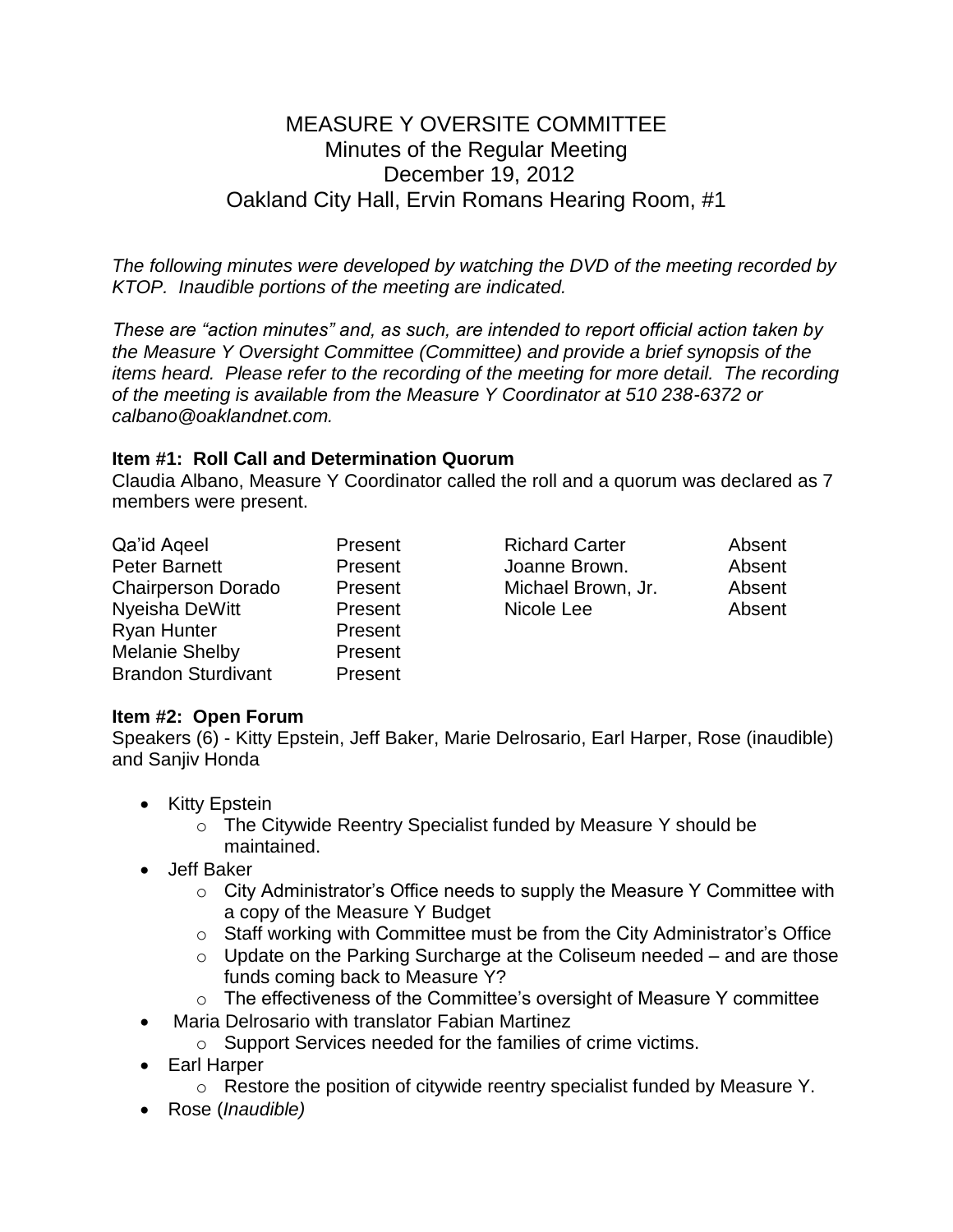- o Restore the position of citywide reentry specialist by Measure Y.
- Sanjiv Honda General comments on the following subject
	- o Measure Y Budget: regarding positions, salaries and benefits.
	- o Reentry citywide specialist position
	- $\circ$  Resolution not to shut down the Port is on the City Council's agenda tomorrow night.

#### **Item #3: Approval of the Draft Minutes from the September 19, 2011 and November 21, 2011 Oversight Committee Meetings.**

Chairman Dorado stated that the October 2011 Committee Minutes are still being developed and will be available soon.

**Motion**: A motion by Brandon Sturdivant seconded by (inaudible) to approve the meeting minutes of September 19, 2011. Motion passed

**Motion:** A motion by Brandon Sturdivant seconded by Qa'id Aqeel to approve meeting minutes of November 21, 2011 with correction, the spelling of Qa'id Aqeel name. Motion passed.

Speakers (0): None

# **Item #4: Status Report /from the City Attorney's Office on Coliseum Parking Surcharge**

A verbal report from Mark Morodomi of the City Attorney's Office provided an update on the lawsuit regarding the Coliseum parking tax. This case is ongoing and has been moved from Alameda County to San Francisco County.

Nyeisha DeWitt requested the report be in writing. In addition, Melanie Shelby requested the written report include information on the finances beginning with 2006 for example, how much was collected from July 2009 to present? How much is allocated to Measure Y? How much is in question as it relates to the County?

Mr. Morodomi will provide the information when it is available in approximately 2 months.

Speakers (1) Sanvij Honda

Sanjiv Honda

• The Joint Power Agreement between the City of Oakland and the Oakland Coliseum affects this parking tax situation.

# **Item #5: Measure Y Budget – OPD Revenue and Expenditure report for October, 2011 and Projects.**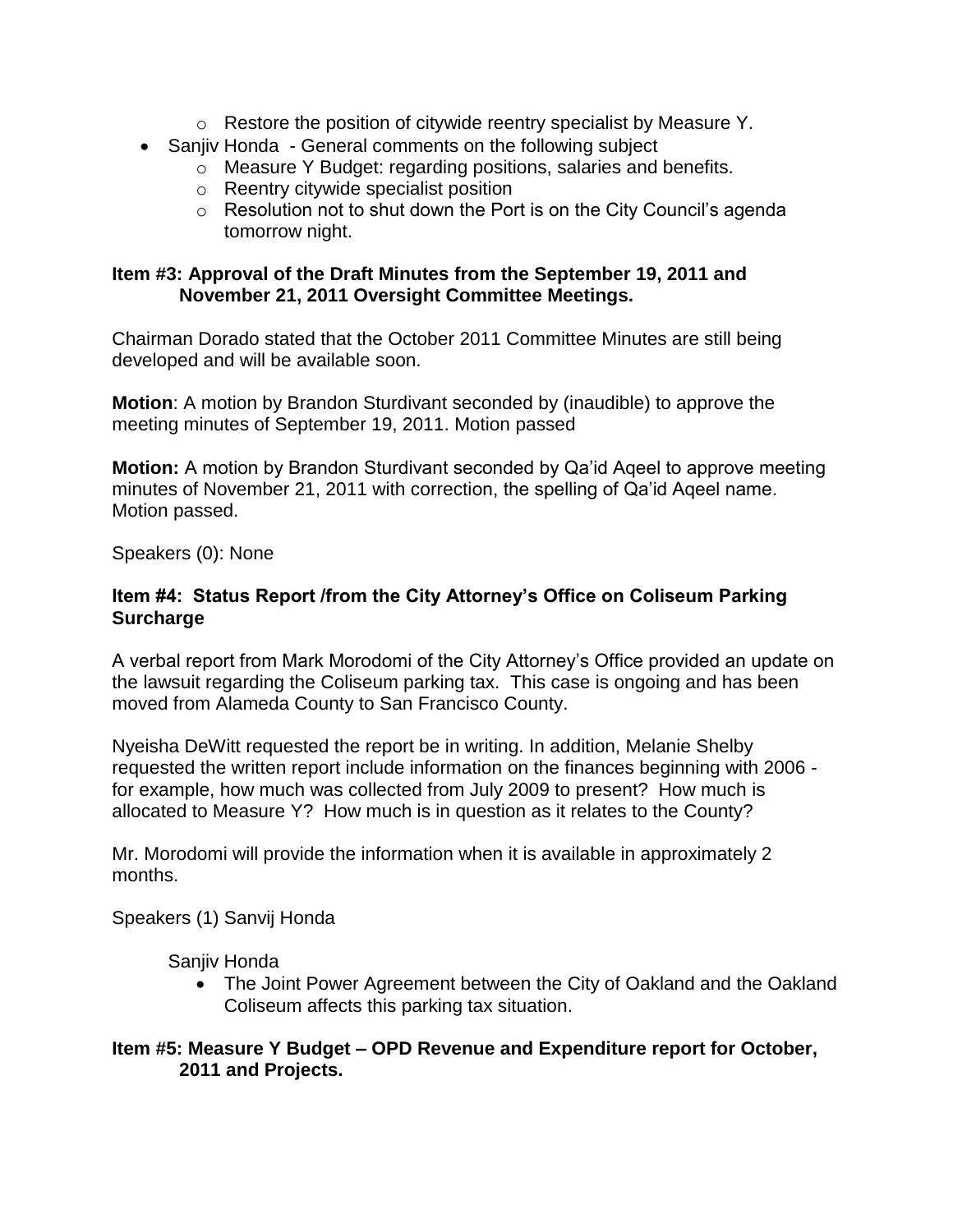The Violence Prevention and Public Safety Act (Measure Y) FY 2011-2012 Budget & Year to Date Expenditures for the period ending October 31, 2011 was distributed to the Committee.

Felicia Silva, Fiscal Manager at Oakland Police Department discussed the Measure Y expenditures for the Oakland Police Department which has a budget of \$11.4 million, and has spent approximately \$3.1 million to date in personnel and \$17,000 on maintenance and materials. OPD is on track to be on budget by the end of the year, if not below budget.

It was requested that a detailed narrative and be provided with a breakdown of overtime hours produced monthly by the type of overtime used. OPD Budget Director, Gilbert Garcia used to provide the Committee a written report with a detailed budget and narrative. It was requested that the budget report be in the Board packet each month. Brandon Sturdivant stated that the reports we are getting are not through. Nyeisha DeWitt requested to have all reports in writing beforehand. Chair Dorado asked that OPD provide information on the percentage of time a PSO actually spends doing PSO work.

Speakers (1) – Sanjiv Honda

Sanjiv Honda

 The Measure Y Revenue and Expenditure Report is important for the Committee to see every month. It should be put in the context of the larger Measure Y budget, which the Committee has not seen including the Audit.

#### **Item 6: Measure Y budget – DHS Revenue and Expenditure report for October 2011 and Projections.**

Sara Bedford said that DHS will provide a detailed monthly revenue and expenditure report to the Committee from this point forward

Speaker(s): None

#### **Item 7: December 13, 2011 Public Safety Committee Report from DHS on RFP Process and Allocations.**

Sara Bedford from the Department of Human Services provided an abbreviated version of the report she gave to the Committee at their November, 2011 meeting which discussed the Measure Y RFP process, allocations, and the next 3-year funding cycle. At the December 13, 2011 meeting of the Public Safety Committee they remanded this item back to the Committee for their input. The Public Safety Committee continued the item and will again hear it, with input from the Committee, at their January 10 meeting.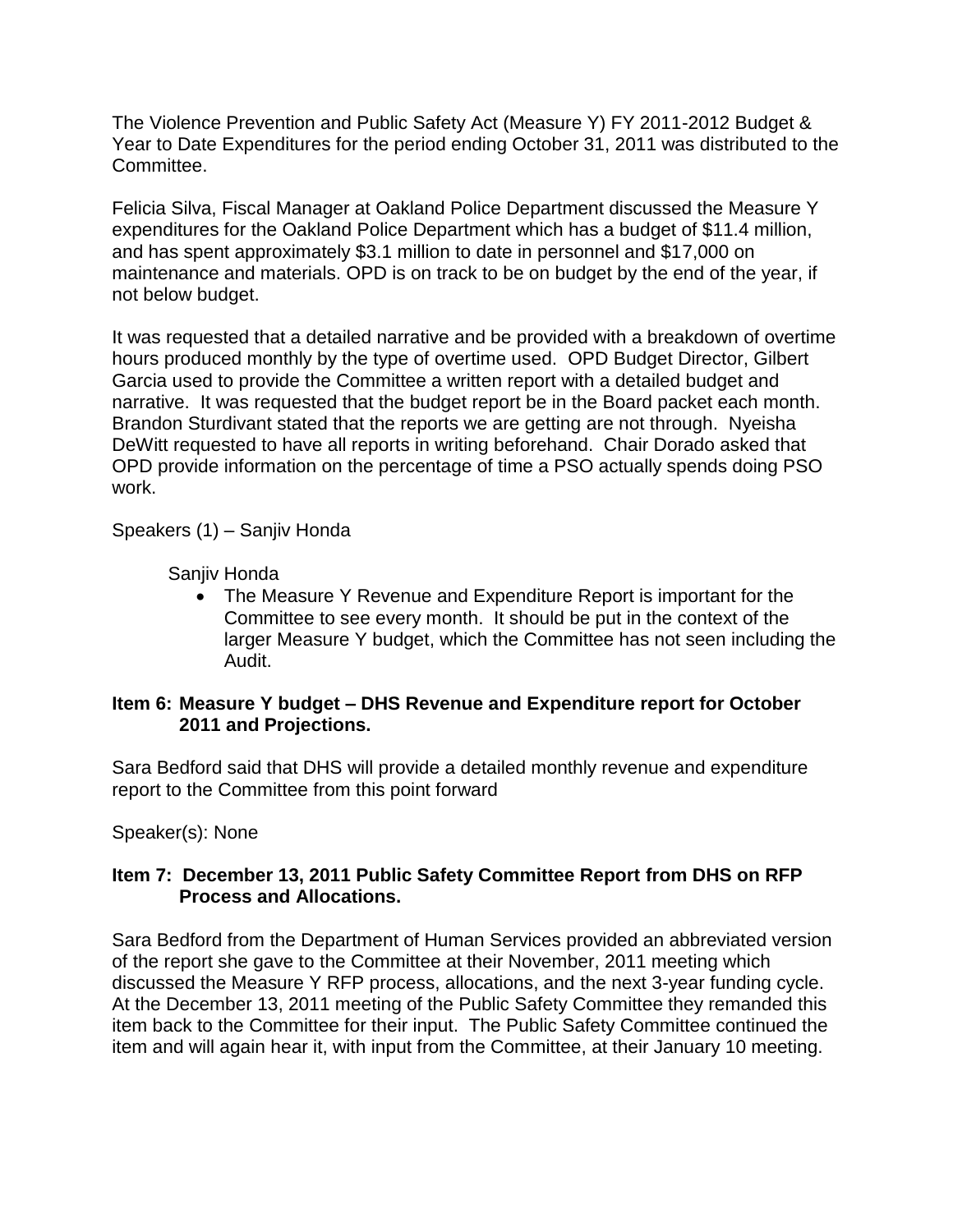It was suggested that the Committee form ad hoc committees based on the recommended funding categories and hold a Special Meeting of the Measure Y Oversight Committee on January 4, 2012 to develop their recommendations the Public Safety Committee meeting on January 10, 2012.

**Motion:** A motion by Brandon Sturdivant seconded by Qa'id Aqeel to authorized Chairperson Dorado to appoint members to ad hoc committees based on the recommended funding categories, and that Richard Carter speak to the Chair of Public Safety Committee to move the date back to the end of the month. Motion passed

Speakers (21) - Ann Marks, Fabian Martinez, Lynette from Allendale, Earl Harper, Kimberly Mayfield, Jeff Baker, Joe Tuman, Charles Eddie, Kevin Thompson, Marlene Hurd, Cindy Hillford, Andrea Guzman, Pam Drake, Gwen Hardy, Sanjiv Honda, Pamela Weston, Jasper Lawry, Gary Goddard, Kitty Kelly Epstein, Charlie Eddie, Rashidah Grinage, Geoffrey Pete

- Ann Marks, Youth Alive!
	- o Increase funding for the Crisis Response and Support Network.
- Gwen Hardy, PUEBLO
	- o Involve the community in the Measure Y deliberations.
- Kevin Thompson
	- $\circ$  I want to be in involved in violence programs for my community
- Fabian Martinez, Youth Alive!
	- o Youth Alive! served 110 family this year
	- o Family intervention provided resources for families in the community
	- o Want to continue to provide that service
- Rev. Dr. Jasper Lawry,
	- o Rev Lawry is the Area Team lead for Measure Y Outreach.
	- o Retain funding for the citywide reentry position
	- $\circ$  When one person is shot, it effect 4 or 5 family members
	- o A gap analysis need to be done on these services for families
- Gary Goddard, Posey, CA
	- o Drove for 5 hours to be here, retired from Department of Corrections, sat on the State Board for reentry.
	- o Oakland has problems with a high crime rate you need someone who can tell you what is on the reentry report.
	- o The State issues a reentry report every 6 months.
	- o Do not get rid of your reentry specialist. You need this position during this time. Make reentry the most important thing going for your community.
- Cindy Hillford, Catholic Charities
	- o We run the Crisis Response and Support Network
	- $\circ$  Concerned that about the funding given the number of people needing help.
- Geoffrey Pete
	- o Absence of Black males on the City staff and in the Administration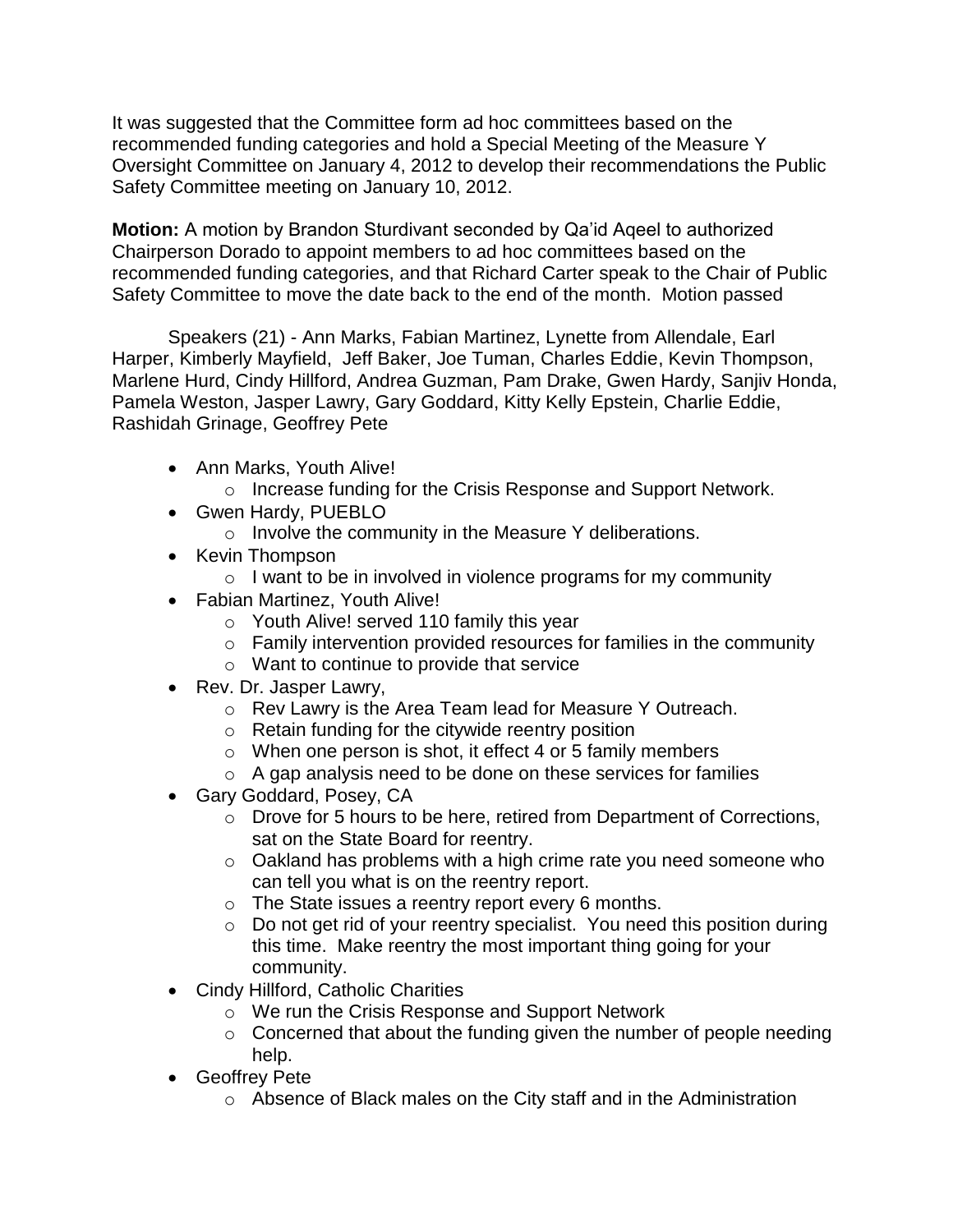- o The Reentry Specialist should be funded by Measure Y.
- Marlene Hurd
	- o Interned with Isaac Taggert for about a year and a half as part of a course she was taking at UC, Berkeley.
	- o In her opinion Mr Taggert did an exceptional job spending time with clients, relationship-building, counseling families, and finding resources.
	- o Retain the Reentry Specialist position.
- Pamela Wesson
	- $\circ$  She is the voice of the child that got shoot in the head.
	- o Where are you when you are needed the most
	- o Where have we gone wrong?
- Inaudible
	- o We need more community outreach people like Mr. Taggert
- Kitty Kelly Epstein,
	- $\circ$  If something working, keep it.
	- o Mr. Taggert has a long list of accomplishments (Distributed a list of accomplishments to the committee members)
	- o This work is important, you cannot casework 300 people in Oakland
	- o Reentry position should be maintained in DHS.
- Kimberly Mayfield, Holy Names College
	- o If any City need a reentry position its Oakland
	- $\circ$  Significant accomplishment is the banning of the box
	- o A group of people is ready to fight.
- Lynette, from Allendale Network
	- o Isaac Tagger was the only person I can talk to when someone comes out of jail and need resources. He was very helpful.
- Joe Tuman
	- o He is encouraged about the process used; now the Committee needs to empower themselves and do what they are required to do.
	- o Evaluation of programs is important.
	- o Tie those goals of Measure Y back to the outcome.
- Jeff Baker
	- o All Measure Y strategies should start with the Oversight Committee
	- o You are the mandated by the Charter to see this report firs
- Rashidah Grinage, PUEBLO
	- $\circ$  The best thing you can do in nothing but continue the contracts with all the providers for an additional 6 months
	- $\circ$  Do a program by program analysis on what is working, what is not.
	- o Do a public process and collaborate with the WIB, Alameda County or OUSD and the community.
	- o What 100 Block we are talking about?
- Charlie Eddie, Non-profit based in Oakland
	- $\circ$  I support 6 month moratorium on the RFP.
	- o As a deliverable, use collaborative strategies with the providers.
	- $\circ$  Use Non-traditional strategies like community focus groups.